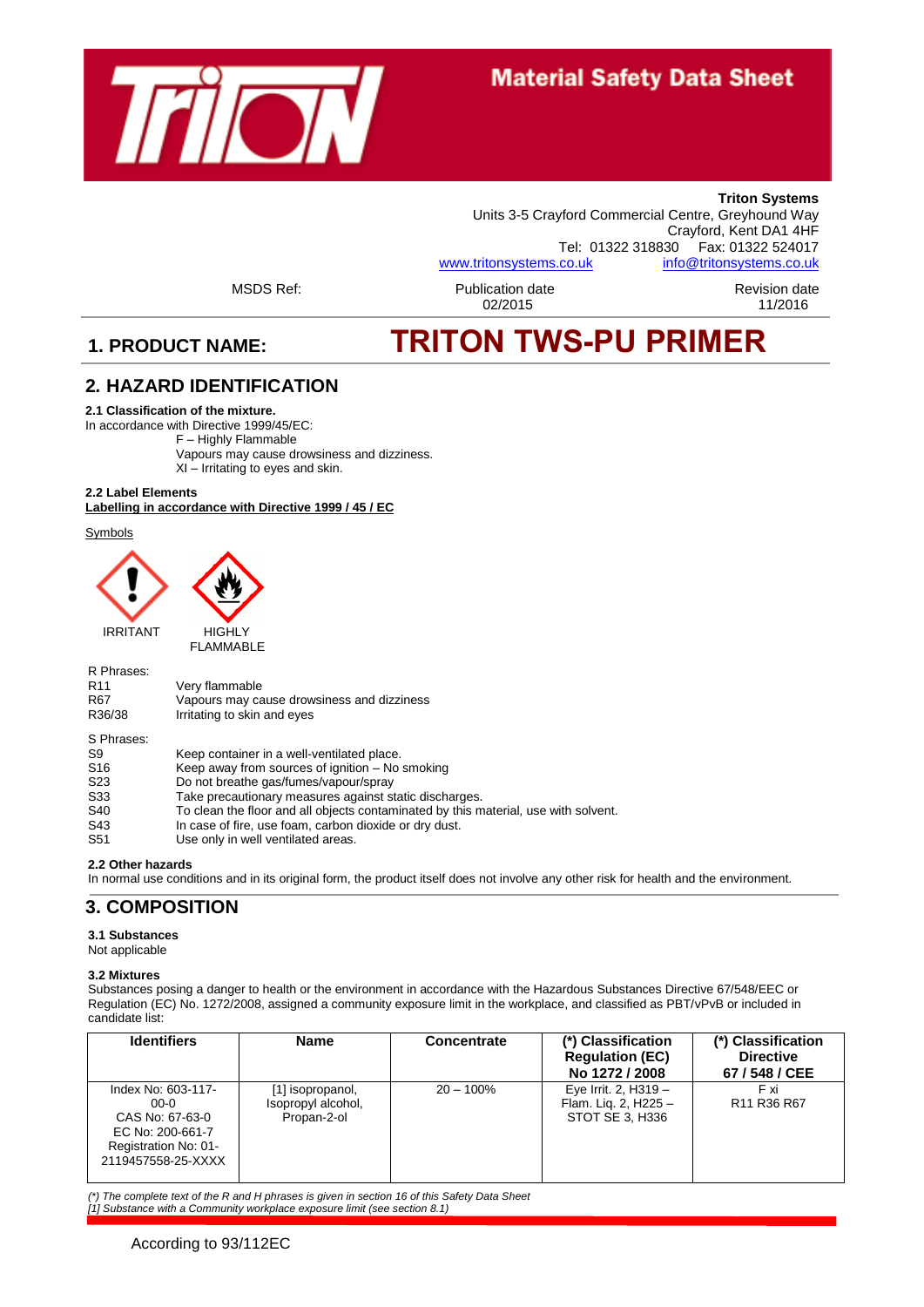

### **4. FIRST AID MEASURES**

#### **4.1 Description of first aid measures**

In case of doubt or when symptoms of feeling unwell persist, get medical attention. Never administer anything orally to persons who are unconscious.

| EYE CONTACT:  | Make sure to remove any contact lenses from the eyes before rinsing. Promptly wash<br>eyes with plenty of water while lifting the eye lids. Continue to rinse for at least 15<br>minutes and get medical attention.                                                                                                                                     |
|---------------|---------------------------------------------------------------------------------------------------------------------------------------------------------------------------------------------------------------------------------------------------------------------------------------------------------------------------------------------------------|
| SKIN CONTACT: | Remove affected person from source of contamination. Promptly wash contaminated<br>skin with soap or mild detergent and water. Promptly remove clothing if soaked through<br>and wash as above. Get medical attention promptly if symptoms occur after washing.                                                                                         |
| INGESTION:    | DO NOT INDUCE VOMITING! NEVER MAKE AN UNCONSCIOUS PERSON VOMIT<br>OR DRINK FLUIDS! Rinse mouth thoroughly. Get medical attention immediately!                                                                                                                                                                                                           |
| INHALATION:   | Move the exposed person to fresh air at once. Get medical attention if any discomfort<br>continues. Perform artificial respiration if breathing has stopped. When breathing is<br>difficult, properly trained personnel may assist affected person by administering oxygen.<br>Keep the affected person warm and at rest. Get prompt medical attention. |

#### **4.2 Most important symptoms and effects, both acute and delayed**

Irritant product, repeated or prolonged contact with skin or mucous membranes can cause redness, blisters or dermatitis, inhalation of spray mist or particles in suspension may cause irritation of the respiratory tract, some symptoms may not be immediate. Can cause allergic reactions.

#### **4.3 Indication of any immediate medical attention and special treatment needed**

In case of doubt or when symptoms of feeling unwell persist, get medical attention. Never administer anything orally to persons who are unconscious.

## **5. FIRE-FIGHTING MEASURES**

The product is highly flammable, it can cause or considerably worsen a fire, the necessary prevention measures should be taken and risks avoided. In case of fire, the following measures are recommended:

#### **5.1 Extinguishing Media**

#### **Recommended extinguishing methods**

Extinguishing powder or CO2. In case of more serious fires, also alcohol resistant foam and water spray. Do not use a direct stream of water to extinguish.

### **5.2 Special Hazards arising from the mixture**

#### **Special Risks**

Fire can cause thick, black smoke. As a result of thermal decomposition, dangerous products can form: carbon monoxide, carbon dioxide. Exposure to combustion or decomposition products can be harmful to your health.

#### **5.3 Advice for firefighters**

Use water to cool tanks, cisterns or containers close to the heat source or fire. Take wind direction into account. Prevent the products used to fight the fire from going into drains, sewers or waterways.

#### **Fire protection equipment**

According to size of fire, it may be necessary to use protective suits against the heat, individual breathing equipment, gloves, protective goggles or facemasks and gloves.

# **6. ACCIDENTAL RELEASE MEASURES**

| PERSONAL PRECAUTIONS:      | Wear protective clothing as described in Section 8 of this safety data sheet                                                                       |
|----------------------------|----------------------------------------------------------------------------------------------------------------------------------------------------|
| ENVIRONMENTAL PRECAUTIONS: | Do not allow to enter drains, sewers or watercourses.                                                                                              |
| SPILL CLEAN UP METHODS:    | Clean up personnel should use respiratory and/or liquid contact protection. Absorb in<br>vermiculite, dry sand or earth and place into containers. |

## **7. HANDLING AND STORAGE**

#### **7.1 Precautions for safe handling**

The fumes are heavier than air and can spread across the ground. They can form explosive mixtures with air. Prevent the creation of flammable or explosive fume concentrations in the air; prevent fume concentrations above work exposure limits. The product must only be used in areas where all unprotected flames and other ignition points have been eliminated. Electrical equipment has to be protected according to applicable standards.

The product can be electrostatically charged: always use earth grounds when transferring the product. Operators must use anti-static footwear and clothing, and floors must be conductors.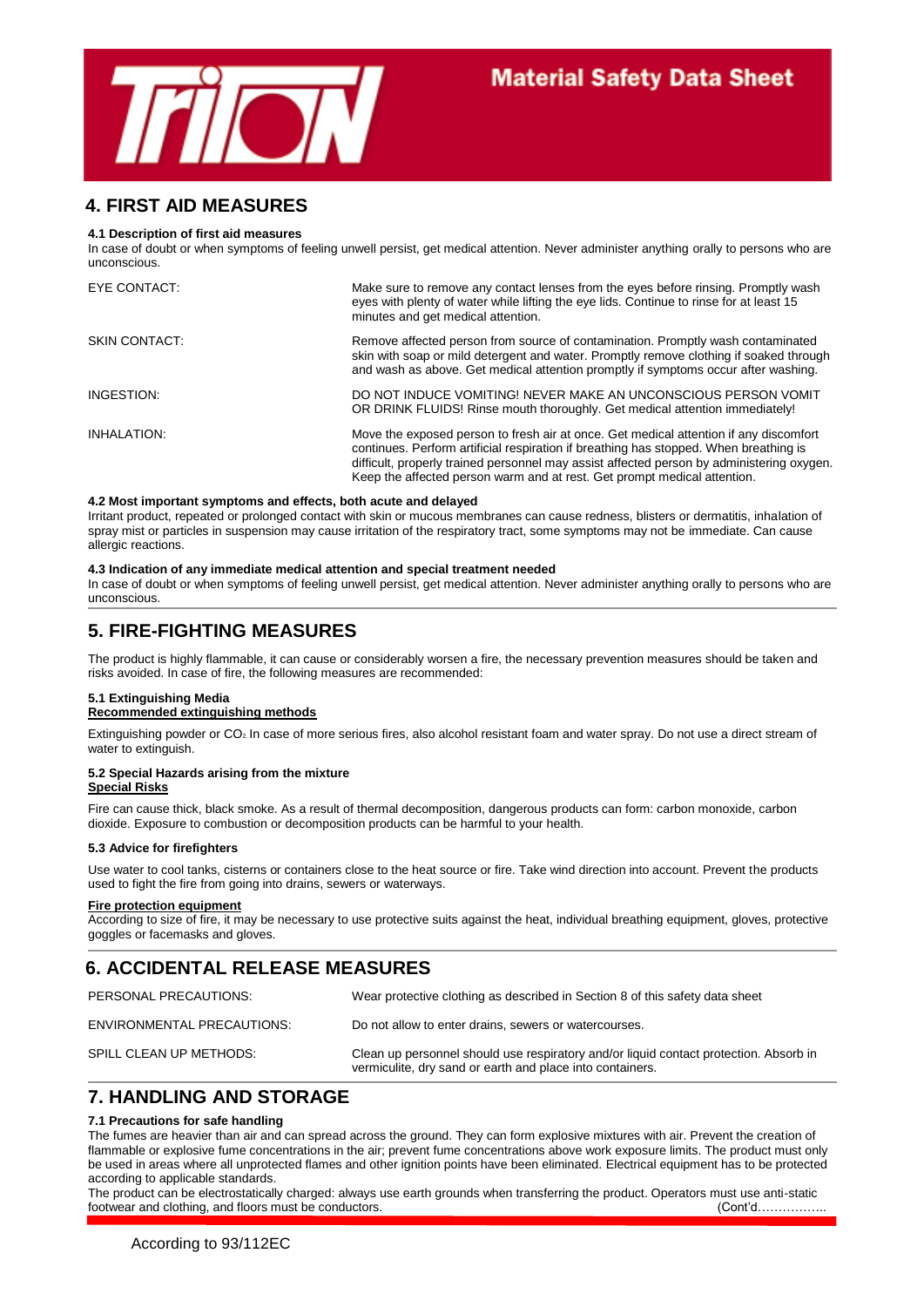

## **7. HANDLING AND STORAGE ………… Cont'd)**

Keep the container tightly closed and isolated from heat sources, sparks and fire. Do not use tools that can cause sparks. For personal protection see Section 8. Never use pressure to empty the containers. They are not pressure resistant containers.

In the application area, smoking, eating and drinking must be prohibited. Follow legislation on occupational health and safety.

Keep the product in containers made of material identical to the original.

#### **7.2 Conditions for safe storage, including any incompatibilities**

Store according to local legislation. Observe indications on the label. Store the containers between 5 and 35°C in a dry and wellventilated place, far from sources of heat and direct solar light. Keep far away from ignition points. Keep away from oxidising agents and from highly acidic or alkaline materials. Do not smoke. Prevent the entry of non-authorised persons. Once the containers are open, they must be carefully closed and placed vertically to prevent spills.

Classification and threshold amount of storage in accordance with Annex I to Directive 2012/18/EU

# **8. EXPOSURE CONTROLS/PERSONAL PROTECTION**

**8.1 Control Parameters**

Work exposure limit for:

| <b>Name</b>                      | CAS No. | Country                    | ∟imit Value       | Ppm | Mq/m <sup>3</sup> |
|----------------------------------|---------|----------------------------|-------------------|-----|-------------------|
| Isopropanol,<br><b>Isopropyl</b> | 67-63-0 | United Kingdom<br><b>M</b> | 8 hours           | 400 | 999               |
| Alcohol, propan-<br>2-ol         |         |                            | <b>Short term</b> | 500 | 1250              |

*[1] According Limit Value (IOELV) list in 2nd Indicative Occupational Exposure adopted by Health and Safety Exec* This product does NOT contain substances with Biological Limit Values. Concentration levels DNEL/DMEL:

| Name                                                                                  | <b>DNEL/DMEL</b>             | Type                                       | Value                    |
|---------------------------------------------------------------------------------------|------------------------------|--------------------------------------------|--------------------------|
| Isopropanol, isopropyl<br>Alcohol, propan-2-ol<br>N. CAS: 67-63-0<br>N. CE: 200-661-7 | DNEL (workers)               | Inhalation, long term,<br>systemic effects | 500 (mg/m <sup>3</sup> ) |
|                                                                                       | DNEL (general<br>population) | Inhalation, long term,<br>systemic effects | $89 \ (mg/m3)$           |
|                                                                                       | DNEL (workers)               | Dermal, long term,<br>systemic effects     | 888 (mg/kg bw/day)       |
|                                                                                       | DNEL (general<br>population) | Dermal, long term,<br>systemic effects     | 319 (mg/kg bw/day)       |
|                                                                                       | DNEL (general<br>population) | Oral, long term,<br>systemic effects       | 26 (mg/kg bw/day)        |

DNEL: Derived No Effect Level, level of exposure to the substance below which adverse effects are not anticipated. DMEL: Derived Minimal Effect Level, exposure level corresponding to a low risk, that risk should be considered a tolerable minimum. Concentration levels PNEC:

| Name                            | <b>Details</b>                   | Value                   |
|---------------------------------|----------------------------------|-------------------------|
| Isopropanol, isopropyl alcohol, | Agua (fresh water)               | 140,9 (mg/L)            |
| propan-2-ol                     | Agua (marine water)              | 140,9 (mg/L)            |
| N. CAS: 67-63-0                 | Aqua (Intermittent releases)     | 140,9 (mg/L)            |
| N. CE: 200-661-7                | Sediment (fresh water)           | 552 (mg/kg sediment dw) |
|                                 | Sediment (marine water)          | 552 (mg/kg sediment dw) |
|                                 | Soil                             | 28 (mg/kg soil dw)      |
|                                 | PNEC STP                         | 2251 (mg/L)             |
|                                 | PNEC oral (Hazard for predators) | 160 (mg/kg food)        |

PNEC: Predicted No Effect Concentration, concentration of the substance below which adverse effects are not expected in the environmental compartment.

#### **8.2 Exposure Controls**

#### **Measures of a technical nature:**

**Concentration** 100%<br>Uses: Addit **Uses: Additive Breathing Protection:** PPE: Filter mask protection against gases and particles Characteristics: CE Marking, Category III. The mask must have a wide field of vision and an anatomically designed form in order to be sealed and watertight. CEN Standards: EN 136, EN 140, EN 405 Maintenance: Should not be stored in places exposed to high temperatures and damp environments before use. Special attention should be pair to the state of the inhalation and exhalation valves in the face adaptor. Observations: Read carefully the manufacturer's instructions regarding the equipment's use and maintenance. Attach the necessary filters to the equipment according to the specific nature of the risk (Particles and aerosols: P1-P2-P3, Gases and vapours: A-B-E-K-AX),

changing them as advised by the manufacturer.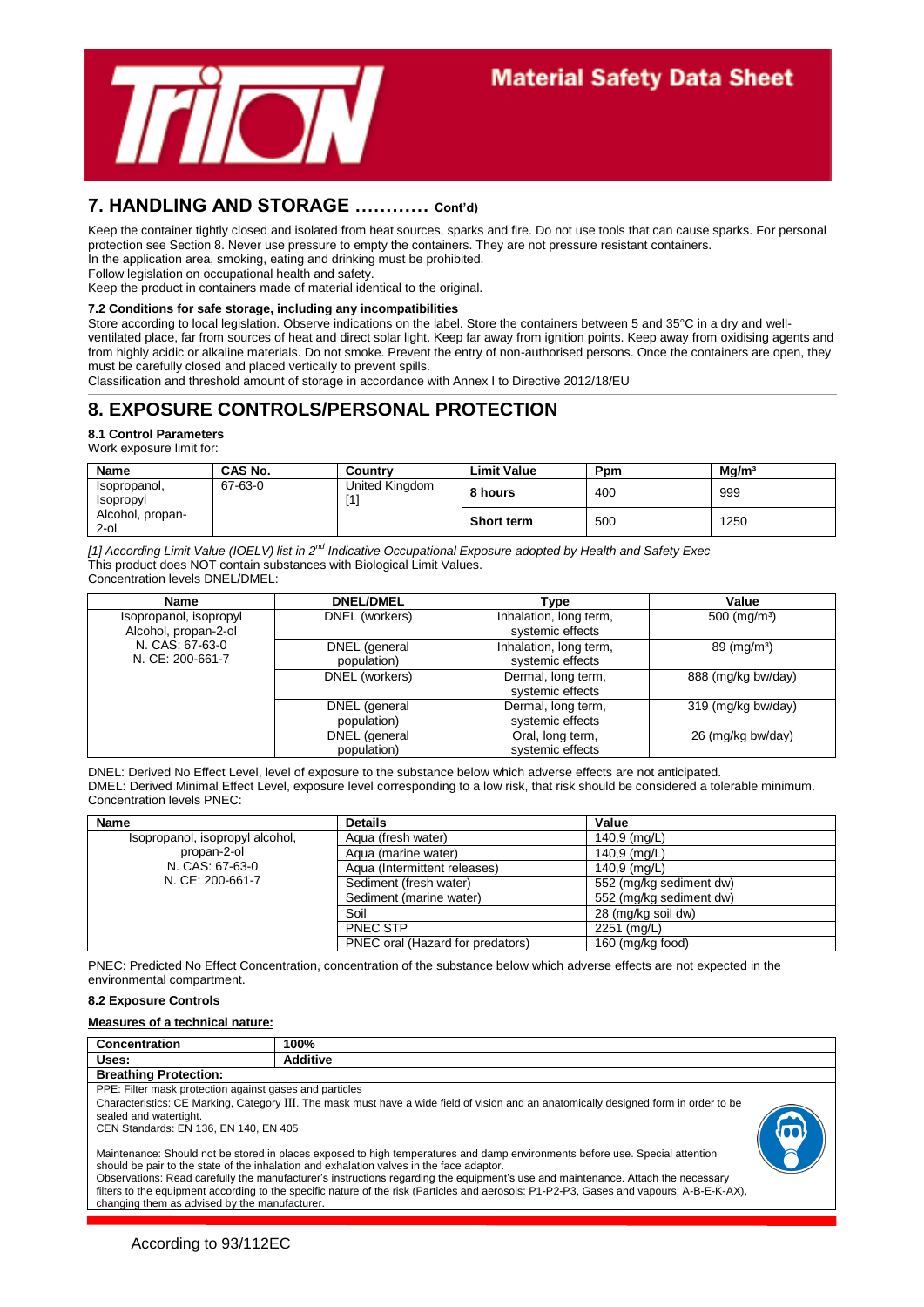

#### **Hand Protection:**

PPE: Protective gloves against chemicals. Characteristics: CE Marking, Category III CEN Standards: EN 374-1, EN 374-2, EN 374-3, EN 420

Maintenance: Keep in a dry place, away from sources of heat, and avoid exposure to sunlight as much as possible. Do not make any changes to the gloves that may alter their resistance, or apply paints, solvents or adhesives. Observations: Gloves should be of the appropriate size and fit the users hand well, not being too loose or too tight. Always use with clean, dry hands.

Material: PVC (polyvinyl chloride), Breakthrough time >480 (min), Material Thickness 0.35mm

#### **Eye Protection:**

PPE: Anti-static protective clothing.

Characteristics: CE Marking, Category II. Face and eye protector against splashing liquid. CEN standards: EN 165, EN 166, EN 167, EN 168



Maintenance: Visibility through lenses should be ideal. Therefore, these parts should be cleaned daily. Protectors should be disinfected periodically following the manufacturer's instructions. Make sure that mobile parts move smoothly. Observations: Face shields should offer a field of vision with a dimension in the central line of, at least, 150mm vertically once attached to the frame.



PPE: Anti-static protective clothing.

Characteristics: CE Marking, Category II. Protective clothing should not be too tight or too loose in order not to obstruct the user's movements.

CEN Standards: EN 340, EN 1149-1, EN 1149-2, EN 1149-3, EN 1149-5

Maintenance: In order to guarantee uniform protection, following the washing and maintenance instructions provided by the manufacturer.

Observations: The protective clothing should offer a level of comfort in line with the level of protection provided in terms of the hazard against which it protects, bearing in mind environmental conditions, the user's level of activity and the expected time of use.

PPE: Anti-static safety footwear. Characteristics: CE Marking, Category II.

CEN Standards: EN ISO 13287, EN ISO 20344, EN ISO 20346

Maintenance: The footwear should be checked regularly.

Observations: The level of comfort during use and acceptability are factors that are assessed very differently depending on the user. Therefore, it is advisable to try on different footwear models and, if possible, different widths.

# **9. PHYSICAL AND CHEMICAL PROPERTIES**

#### **9.1 Information on basic physical and chemical properties**

| Appearance:                   | Transparent liquid with<br>characteristic odour |                   | <b>Vapour Pressure:</b>                  | 4.3 kPa             |
|-------------------------------|-------------------------------------------------|-------------------|------------------------------------------|---------------------|
| Colour:                       | Colourless                                      |                   | Vapour density:                          | $>1$ (air=1         |
| Odour:                        | Alcohol                                         |                   | <b>Relative density:</b>                 | $0.78$ g/c          |
| <b>Odour Threshold:</b>       | N.A/N.A                                         | Solubility:       |                                          | Water a<br>solvents |
| pH:                           | Not determined                                  | Liposolubility:   |                                          | Not dete            |
| <b>Melting Point:</b>         | Not determined                                  |                   | Hydrosolubility:                         | Soluble             |
| <b>Boiling Point:</b>         | $82^{\circ}$ C                                  |                   | Partition coefficient (n-octanol/water): | 0.05                |
| <b>Flash Point:</b>           | $12^{\circ}$ C                                  |                   | Auto-ignition temperature:               | N.A/N.A             |
| <b>Evaporation rate:</b>      | 1,2 (butyl acetate=1)                           |                   | <b>Decomposition temperature:</b>        | N.A/N.A             |
| Inflammability (solid, gas):  | Very flammable                                  | <b>Viscosity:</b> |                                          | 3 mPa.s             |
| Lower explosive limit:        | 2%                                              |                   | <b>Explosive properties:</b>             | Vapours<br>mixtures |
| <b>Upper explosive limit:</b> | N.A/N.A.                                        |                   | <b>Oxidising properties:</b>             | Not dete            |

N.A/N.A. = Not available/Not applicable due to the nature of the product.

#### **9.2 Other information**

| VOC Content (p/p):   | 99%             |
|----------------------|-----------------|
| <b>VOC Content:</b>  | $860$ a/l       |
| Pour Point:          | not determined  |
| Blink:               | $425^{\circ}$ C |
| Kinematic Viscosity: | 2.65            |

characteristic odour **Vapour Pressure:** 4,3 kPa a 20°C **Colour density:**  $\vert$  >1(air=1) **Relative density:**  $\begin{array}{|c|c|c|c|c|c|}\n\hline\n0.78 g/cm^3\n\end{array}$ **Solubility:** Water and some organic solvents **Liposolubility:** Not determined **Partition coefficient (n-octanol/water): 0.05 Auto-ignition temperature:** N.A/N.A **Evaluation Evaluation temperature:** N.A/N.A **LowerFigurer Explosive properties:** 2009 **Explosive properties:** 2009 **Explosive** properties: mixtures **Oxidising properties:** Not determined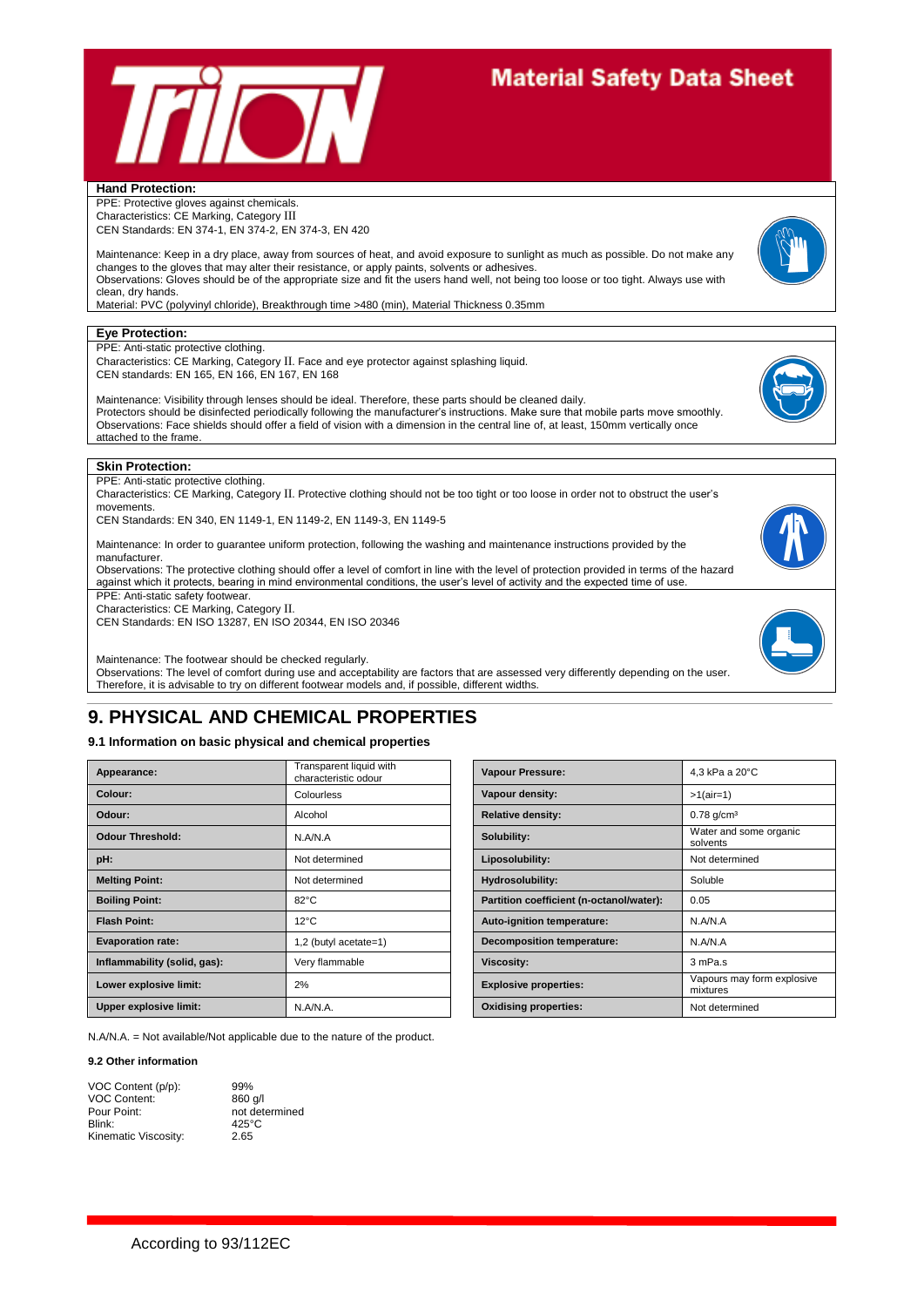

## **10. REACTIVITY**

#### **10.1 Reactivity**

The product does not present hazards by their reactivity.

#### **10.2 Chemical Stability**

- Unstable In contact with:
	- Acids
	- **Bases**
	- Oxidising agents.

#### **10.4 Conditions to avoid.**

- Avoid the following conditions:
	- **Heating**
	- High temperature
	- Contact with incompatible materials

#### **10.5 Incompatible materials**

- Avoid the following materials:
	- **Acids**
	- **Bases**
	- Oxidising agents

#### **10.6 Hazardous and decomposition products**

Depending on conditions of use, can be generated the following products:

- COX (Carbon oxides)
- Organic compounds.

### **11. TOXICOLOGICAL INFORMATION**

#### **11.1 Information on toxicological effects**

Repeated or prolonged contact with the product can cause the elimination of oil from the skin, giving rise to non-allergic dermatitis and absorption of the product through the skin.

not conclusive for data classification.

eye irritation, Category 2: causes serious eye irritation.

Splatters in the eyes can cause irritation and irreversible damage.

- a) Acute toxicity: not conclusive for data classification.<br>b) Irritation: eve irritation. Category 2: causes ser
- 
- c) Corrosivity: not conclusive for data classification.
- 
- d) Sensitisation: not conclusive for data classification.
- e) Repeated dose toxicity: not conclusive for data classification.<br>f) Carcinogenity: not conclusive for data classification.
- 
- 
- g) Mutagenicity: not conclusive for data classification.<br>
h) Toxicity for reproduction: not conclusive for data classification. h) Toxicity for reproduction: not conclusive for data classification.
- **12. ECOLOGICAL INFORMATION**

#### **12.1 Toxicity**

No information is available regarding ecotoxicity of the substances present.

#### **12.2 Persistence and degradability.**

No information is available about persistence and degradability of the product.

### **12.3 Bioaccumulative potential.**

#### **Information about the bioaccumulation of the substances present.**

| <b>Name</b>                                 | <b>Bioaccumulation</b> |            |              |          |
|---------------------------------------------|------------------------|------------|--------------|----------|
|                                             | ∟og Pow                | <b>BCF</b> | <b>NOECs</b> | Level    |
| Isopropanol, isopropyl alcohol, propan-2-ol | 0.05                   |            | -            | Very Low |
| EC no: 200-661-7<br>CAS no: 67-63-0,        |                        |            |              |          |

#### **12.4 Mobility in soil**

No information is available about the mobility in soil. The product must not be allowed to go into sewers or waterways.

Prevent penetration into the ground.

#### **12.5 Results of PBT and vPvB assessment.**

No information is available about the results of PBT and vPvB assessment of the product.

#### **12.6 Other adverse effects**

No other information is available about other adverse effects for the environment.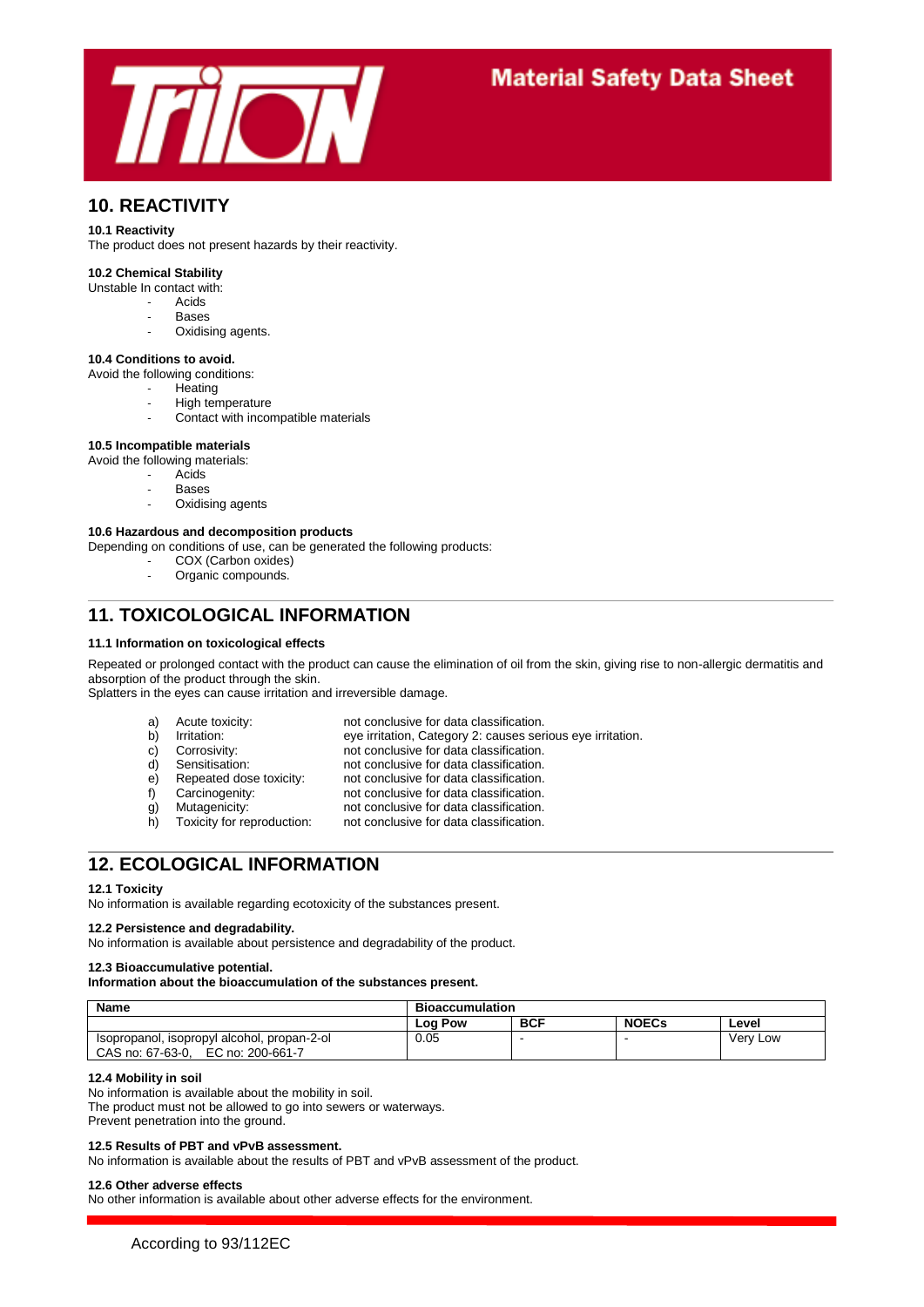

## **13. WASTE DISPOSAL**

#### **13.1 Disposal Methods**

Dispose of waste and residues in accordance with local authority requirements.

## **14. TRANSPORT INFORMATION**

Transport following ADR rules for road transport, RID rules for railway, AND for inner waterways, IMDG for sea, and ICAO/IATA for air transport.

**Land:** Transport by road: ADR, Transport by rail: RID Transport documentation: Consignment note and written instructions. **Sea:** Transport by ship: IMDG Transport documentation: Bill of loading **Air:** Transport by plane: ICAO/IATA Transport documentation: Airway bill.

**14.1 UN Number** UN No: UN1993

#### **14.2 UN Proper shipping name**

Description: UN 1993 FLAMMABLE LIQUID, N.O.S. (CONTAINS ISOPROPANOL, ISOPROPYL ALCOHOL, PROPANO-2-OL), 3, PG II,  $(D/E)$ 

**14.3 Transport hazard class(es).** Class(es): 3

**14.4 Packing group** Packing group: II

**14.5 Environmental hazards** Marine pollutant: No

#### **14.6 Special precautions for user**

Labels: 3



Hazard number: 33  $ADR$   $1$   $O: 11$ 

Transport by ship, Fem – Emergency sheets (F – fire, S – Spills): F-E,S-E

#### **14.7 Transport in bulk according to Annex II of MARPOL 73/78 and the IBC Code.**

The product is not transported in bulk.

# **15. REGULATORY INFORMATION**

#### **15.1 Safety, health and environmental regulations/legislation specific for the mixture**

The product is not affected by the Regulation (EC) No 1005/2009 of the European Parliament and of the Council of 16 September 2009 on substances that deplete the ozone layer.

See Annex I of the directive 96/82/EC of December 1996 on the control of major-accident hazards involving dangerous substances and the Regulation (EC) No 689/2008 of the European Parliament and of the Council of 17 June 2008 concerning the export and import of dangerous chemicals and its subsequent updates.

Product classification according to Annex I of Directive 2012/18/EU (SEVESO III): P5b

The product is not affected by Regulation (EU) No 528/2012 concerning the making available on the market and use biocidal products. The product is not affected by the procedure established Regulation (EU) No 649/2012, concerning the export and import of dangerous chemicals.

#### **15.2 Chemical safety assessment**

There has been no evaluation or chemical safety assessment of the product.